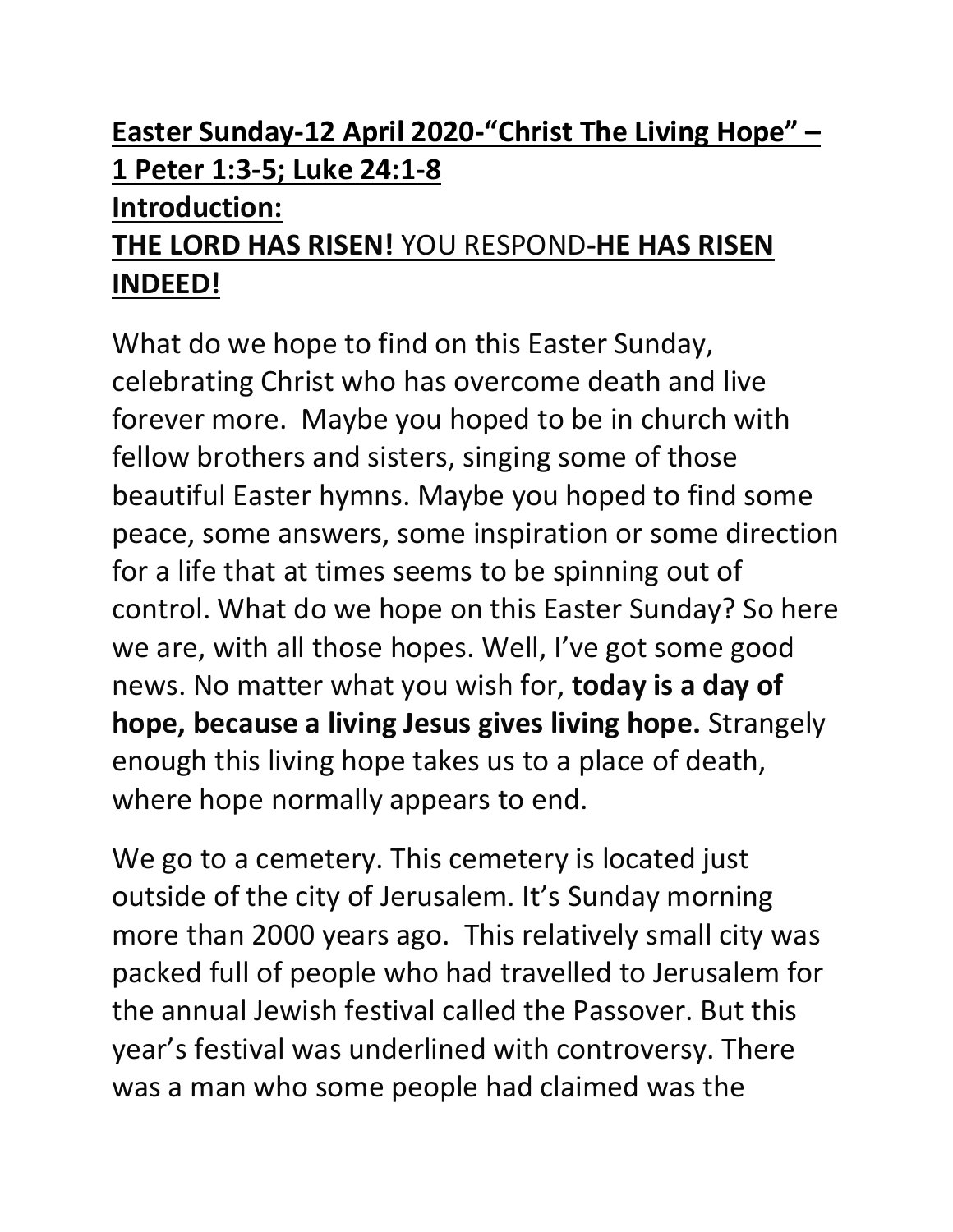Messiah, the Deliverer of Israel, who had been performing miracles, healing people and even raising dead people back to life. He even had claimed to be the Son of God. His followers was growing larger and larger, and in the eyes of some Jewish religious leaders more and more threatening. This man Jesus had been arrested Thursday evening and crucified on Friday and that evening his body quickly placed in a tomb in that cemetery outside of Jerusalem.

It was day three of Jesus' death and some women went to the cemetery. What did they hope to find? Their past experience had taught them that you do not go to the cemetery to see IF the person is still there. You go to the cemetery because you KNOW the person is still there. So they went hoping to find Jesus' lifeless body. When they arrived, they saw the stone that blocked the entrance to Jesus' tomb had been rolled away, allowing them to look in and see that Jesus' body was not there. What did they expect had happened? Experience had told them that if the body was missing, someone must have stolen or moved it. That was the only natural conclusion that Mary, one of Jesus' followers, could come to as she asked a man who stood beside her, **"Sir, if you have carried him away, tell me where you have put him, and I will get him" (John 20:15).** But the man who stood next to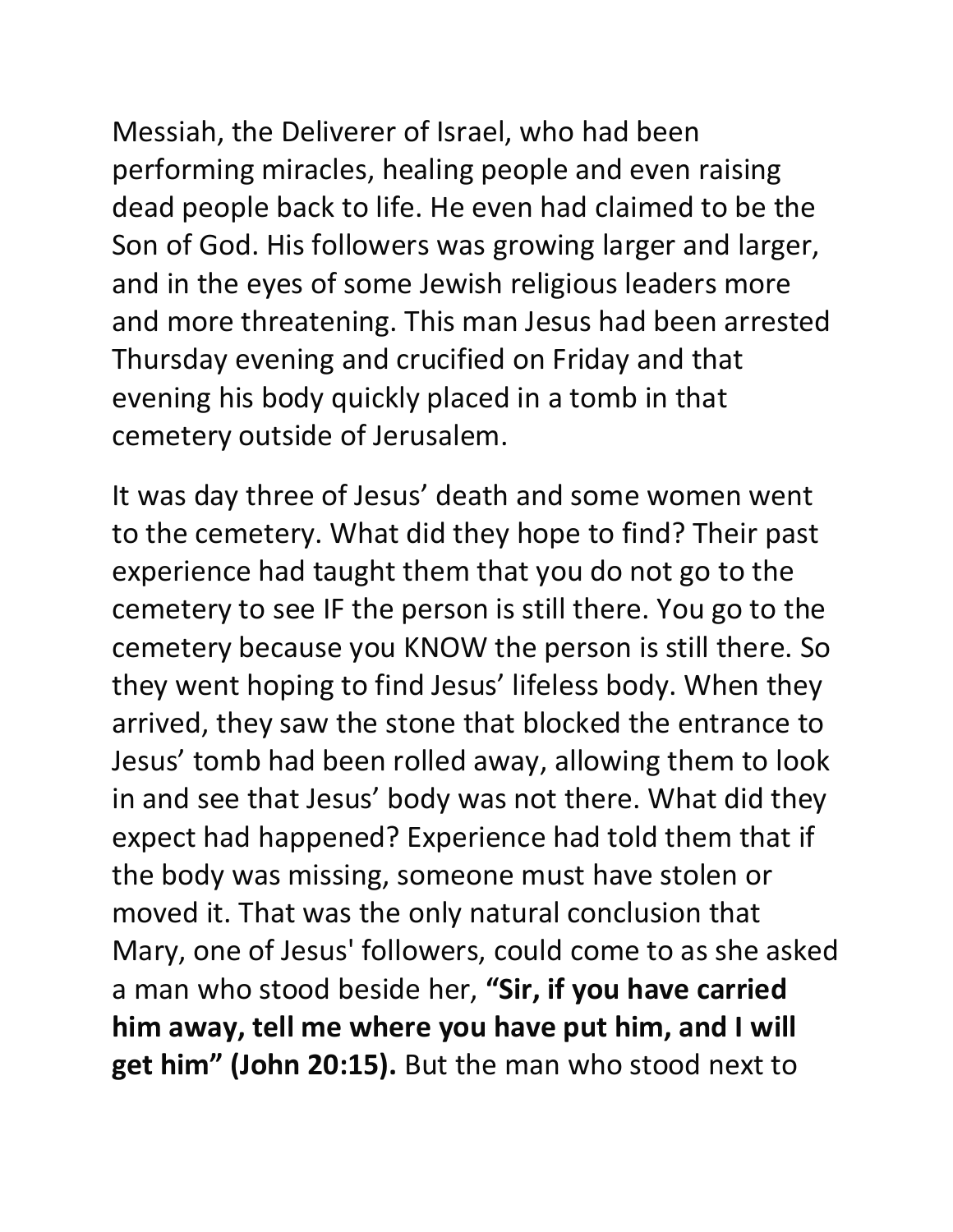Mary was none other than the man she was looking for – it was Jesus. The women came to that cemetery hoping to find a dead body, but instead, they found a living Jesus who gave them hope. Jesus was not dead, He is alive!

This man had done exactly as he had promised and repeatedly and specifically predicted. Jesus had said about himself, **"He must be killed and on the third day be raised to life." (Luke 9:22).** There is nothing cryptic about those words, is there? It as a simple and straightforward as, **"I am going to work on Tuesday."** What Jesus said may have been hard for people to **BELIEVE,** but it was not difficult to **UNDERSTAND**. What Jesus had said, Jesus had done! The one who once was dead, now was alive!

That is the **"living hope"** that Peter, one of Jesus' disciples who saw Jesus after He rose from the dead later wrote about. Peter wrote, **"Praise be to the God and Father of our Lord Jesus Christ! In his great mercy he has given us new birth into a living hope through the resurrection of Jesus Christ from the dead" (1 Peter 1:3).** Dear friends, this is the living hope of Easter. Jesus has risen from the dead so that you may know that sin's payment has been made, salvation is yours. This is the living hope that a living Jesus gives to you! What does this living hope mean for you? When you think about it,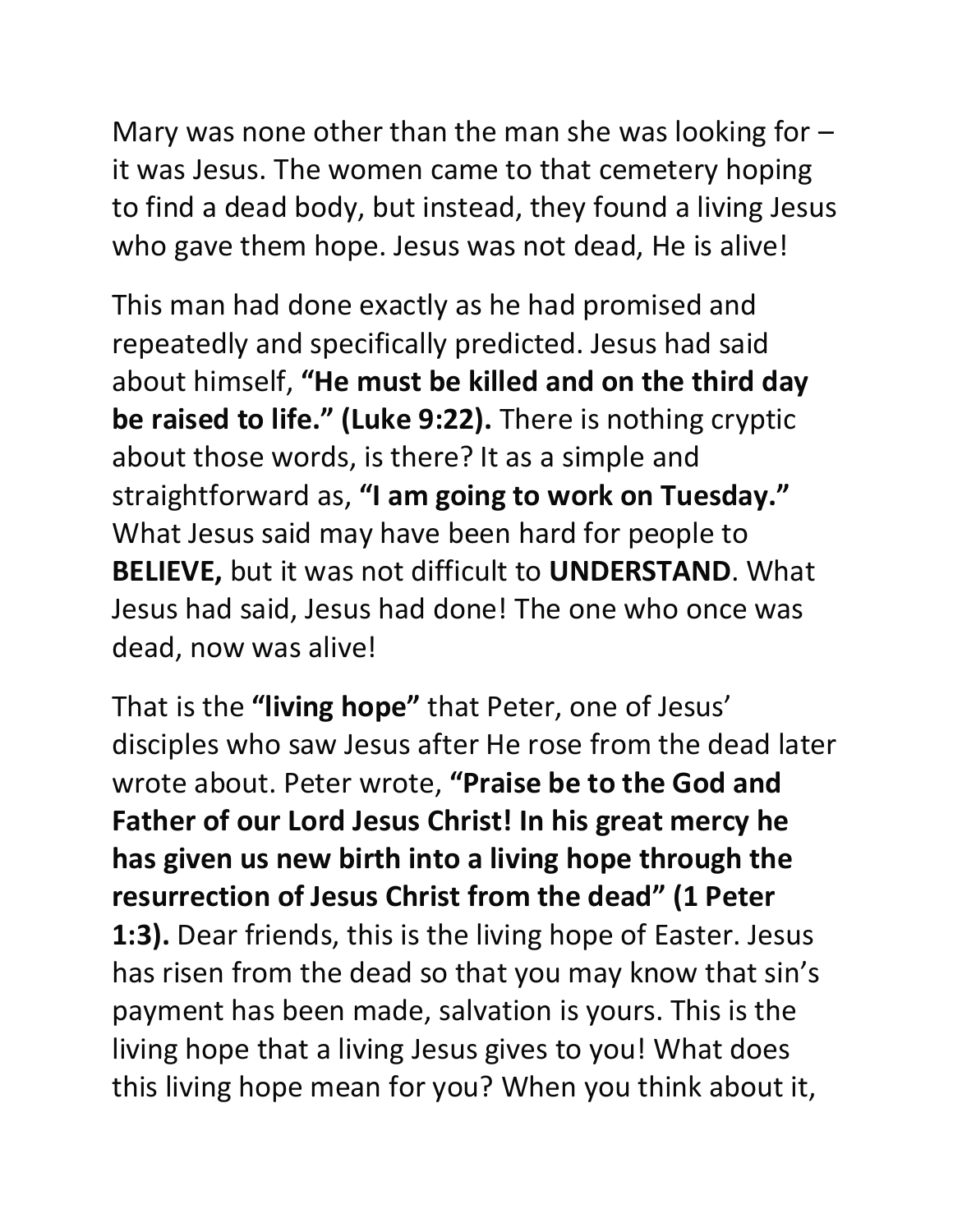hope and trust go hand in hand? We only have hope when the basis for that hope is trustworthy, solid, certain and faithful.

Jesus kept His promised and fulfilled it on Easter Sunday. He said that he would rise on the third day and did exactly what he said. As impossible and hopeless as it may have seemed to those who saw his lifeless body taken off the cross and placed in the tomb, Jesus still did it. And dear friends, Jesus will never disappoint us either. No matter how impossible and hopeless the situation may seem to us, He will absolutely do what He has promised –I am with you till the end of time. Easter assures it to you! A marriage that seems hopelessly irreparable, a relationship with an adult child that has been stressed, health that continues to deteriorate, a job that brings frustration, a world that seems to become more and more violent and uncertain – look to what the Lord promises you in the Bible and know that God will do what he says. That is the living hope that allows you to even stand in a cemetery at the graveside of a fellow Christian, and stand with hope-filled grief, that while the separation is hard, it is only temporary. Jesus has transformed death, to be the doorway to life eternal for all those who believe in him.